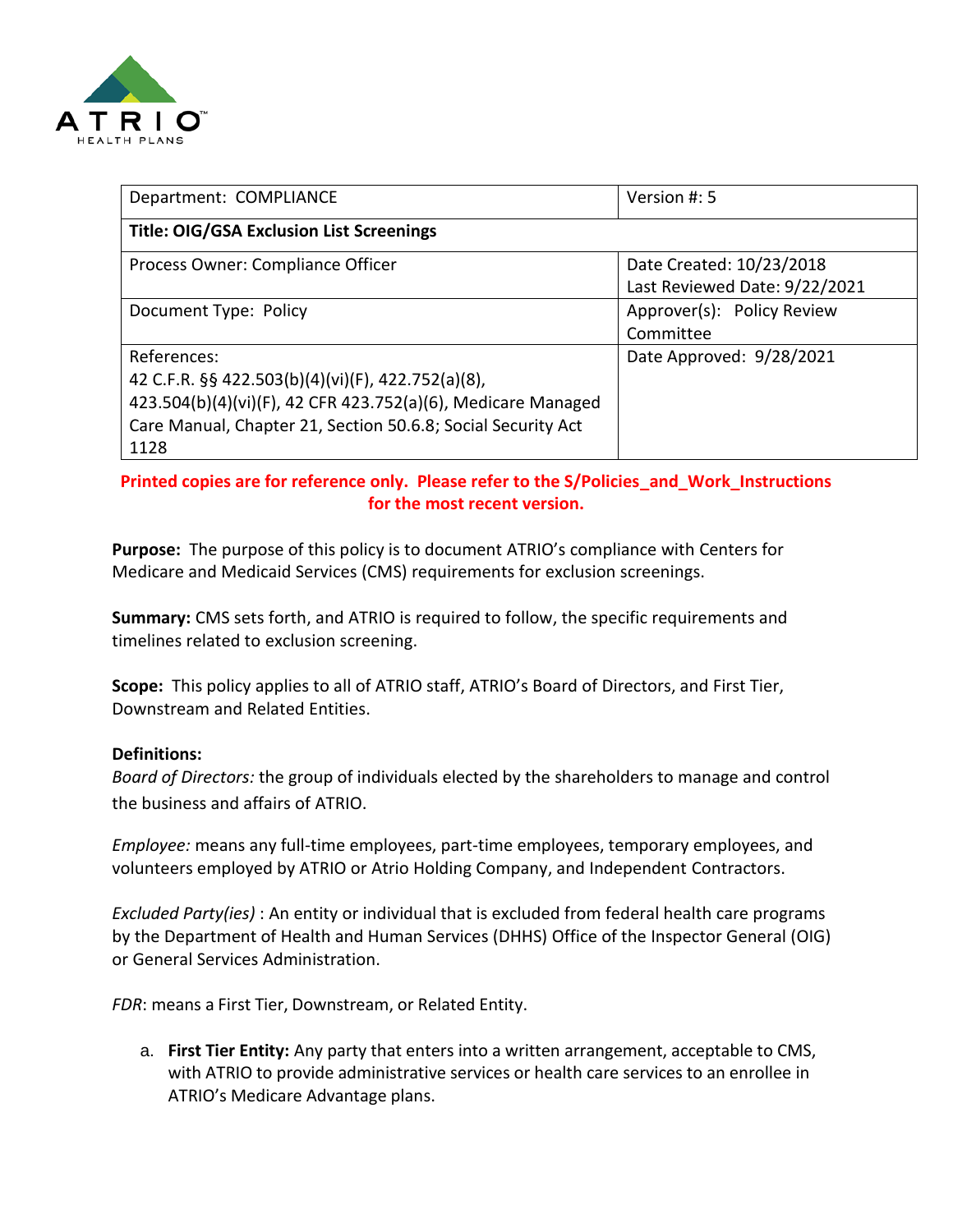- b. **Downstream Entity:** Any party that enters into a written arrangement, acceptable to CMS, with persons or entities involved with the MA benefit or Part D benefit, below the level of the arrangement between ATRIO and a First Tier Entity. These written arrangements continue down to the level of the ultimate provider of both health and administrative services.
- c. **Related Entity:** Any entity that is related to ATRIO by common ownership or control and:
	- i. performs some of ATRIO's management functions under contract or delegation;
	- ii. furnishes services to Medicare enrollees under an oral or written agreement; or
	- iii. leases real property or sells materials to ATRIO at a cost of more than \$2,500 during a contract period

*GSA Exclusion List***:** The General Services Administration (GSA) maintains a sanction list known as the Excluded Parties List System (EPLS). This list provides a single comprehensive list of individuals and firms that are excluded by Federal government agencies from receiving federal contracts or federally approved subcontracts and from certain types of federal financial and nonfinancial assistance and benefits. This list is also known as the SAM exclusion list due to its online location, the GSA's Systems for Awards Management (SAM) website. For the purposes of this policy, this exclusion list will be referred to as the GSA Exclusion List.

*OIG Exclusion List*: The Office of the Inspector General (OIG) established a program to exclude individuals and entities who have been found to have violated federal law and/or regulations.

The OIG has been granted a number of legal authorities under the Social Security Act to affect sanctions and maintains a List of Excluded Individuals and Entities (LEIE). The effect of an OIG exclusion from Federal health care programs is that no Federal health care program payment may be made for any items or services (1) furnished by an excluded individual or entity, or (2) directed or prescribed by an excluded physician (42 CFR 1001.1901). For the purposes of this policy, this exclusion list will be referred to as the OIG Exclusion List.

## **Policy:**

ATRIO screens all Employees, members of the Board of Directors, and FDRs prior to hiring or contracting, and monthly thereafter against the OIG and GSA Exclusion Lists.

ATRIO is prohibited from hiring, appointing, or contracting with any Excluded Party identified by DHHS OIG or GSA Exclusion Lists.

ATRIO screens all Employees, members of the Board of Directors and FDRs monthly, after hire, appointment or contracting to ensure they have not become an Excluded Party.

ATRIO requires all FDRs to follow CMS guidelines for screening the OIG and GSA Exclusion Lists to identify Excluded Parties.